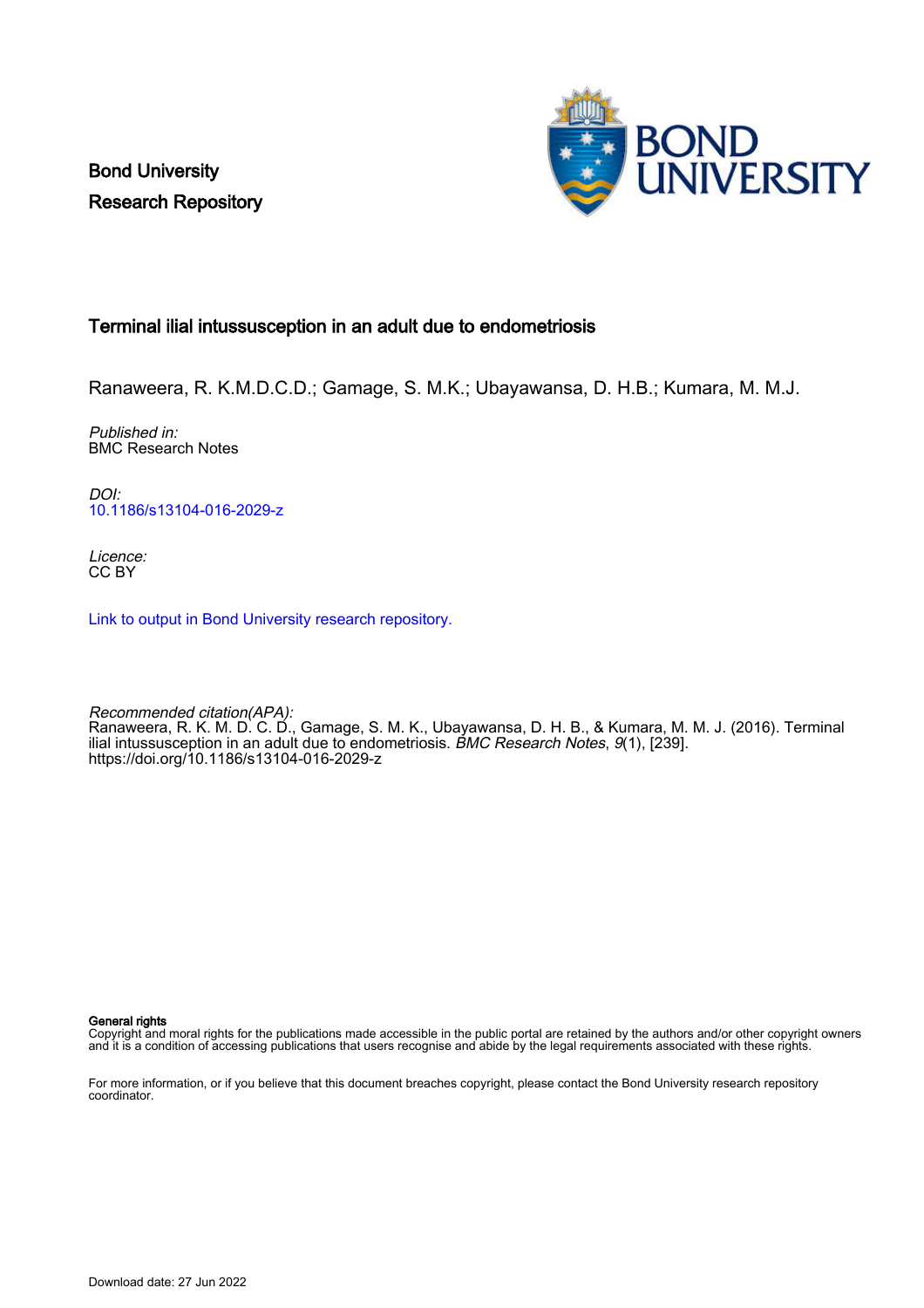## **CASE REPORT**

**Open Access**



# Terminal ilial intussusception in an adult due to endometriosis

R. K. M. D. C. D. Ranaweera<sup>1</sup>, S. M. K. Gamage<sup>2\*</sup>, D. H. B. Ubayawansa<sup>1</sup> and M. M. J. Kumara<sup>1</sup>

## **Abstract**

**Background:** Intussusception is invagination of a proximal segment of bowel into the distal segment in telescopic manner. Although intussusception is common among children, intussusception secondary to terminal ileal endometriosis in an adult is a very rare encounter. We present such a case of intussusception in a Sri Lankan female.

**Case presentation:** A 43 year old Sri Lankan female presented to the surgical casualty unit with features of a subacute intestinal obstruction. Her past surgical and medical histories were unremarkable. On examination she was haemodynamically stable with distended abdomen and there was generalized tenderness. There was no guarding or rigidity. No masses were palpable. Bowel sounds were increased. Her urine was negative for Human Chorionic Gonadotrophin hormone. Full blood count revealed an increased white blood cell count with predominant number of neutrophils. Plain abdominal X-ray film showed dilated small bowel loops with empty rectum and distal colon. Patient underwent emergency exploratory laparotomy. An annular growth at terminal ileum was noted. Proximal bowel loops were distended. There was no free fluid in the abdomen. Ileo caecal tuberculosis was suspected and right hemicolectomy was performed. Uterus and bilateral ovaries appeared normal. Post surgical recovery was uneventful. The pathologist has noted endometriosis of terminal ileum contributing to the stricture formation and intussusception at the site. Following recovery patient was referred to a Gynaecologist for management of endometriosis.

**Conclusion:** Though terminal ileal endometriosis is a very rare cause of intussusception it is important to consider the possibility of it, especially when a female patient of reproductive age presents with symptoms and signs of intestinal obstruction.

**Keywords:** Adult, Intussusception, Endometriosis, Intestinal obstruction

## **Background**

Intussusception is invagination of a proximal segment of bowel into the distal segment in telescopic manner causing intestinal obstruction [\[1\]](#page-3-0). This condition is usually seen in children of 6 months to 2 years age group and is rare in adults  $[1, 2]$  $[1, 2]$  $[1, 2]$ . Endometriosis is the presence of normal endometrial tissue outside the uterus. Although endometriosis is a common condition among females of reproductive age, intestinal endometriosis is rare [\[2](#page-3-1)]. There are several reported cases of endometriosis of sigmoid colon and rectum but cases of small bowel endometriosis are less reported [\[3](#page-3-2), [4\]](#page-3-3). Intussusception and

\*Correspondence: sujanig@pdn.ac.lk



#### **Case presentation**

A 43 year old, single and nulliparous female from southern province of Sri Lanka, presented to the surgical casualty ward with generalized colicky abdominal pain and



© 2016 Ranaweera et al. This article is distributed under the terms of the Creative Commons Attribution 4.0 International License [\(http://creativecommons.org/licenses/by/4.0/\)](http://creativecommons.org/licenses/by/4.0/), which permits unrestricted use, distribution, and reproduction in any medium, provided you give appropriate credit to the original author(s) and the source, provide a link to the Creative Commons license, and indicate if changes were made. The Creative Commons Public Domain Dedication waiver ([http://creativecommons.org/](http://creativecommons.org/publicdomain/zero/1.0/) [publicdomain/zero/1.0/](http://creativecommons.org/publicdomain/zero/1.0/)) applies to the data made available in this article, unless otherwise stated.

<sup>&</sup>lt;sup>2</sup> Department of Anatomy, Faculty of Medicine, University of Peradeniya, Peradeniya, Sri Lanka

Full list of author information is available at the end of the article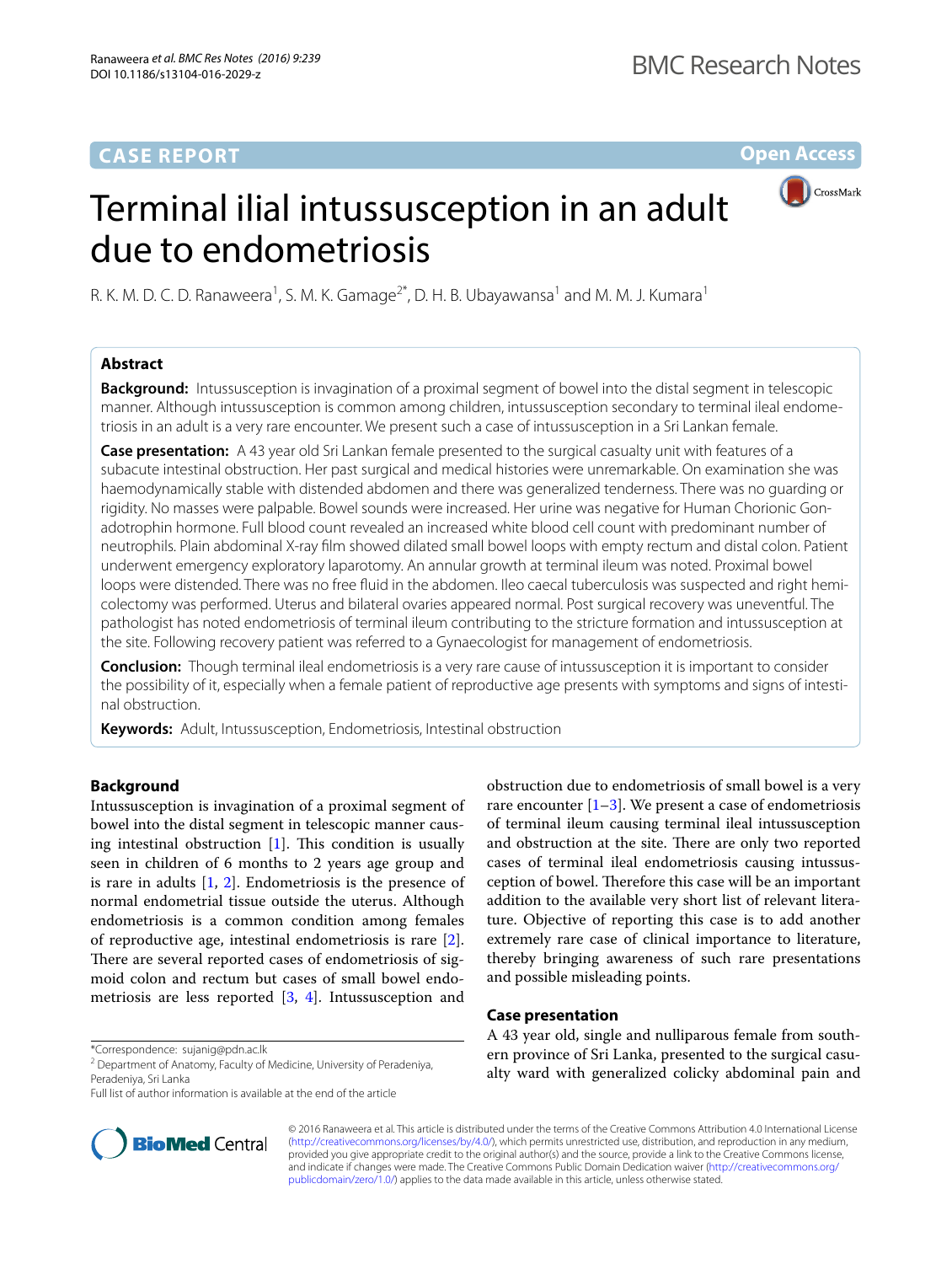constipation for 7 days duration. However she has passed flatus. She has had nausea and vomiting for 4 days duration which had been exacerbated on the day of presentation. Her usual menstrual periods had a cycle duration of 35–42 days and moderate bleeding lasting for 6–7 days with tolerable lower abdominal and back pain lasting for 3 days from the onset of bleeding. Her last menstrual bleeding had occurred 3 weeks prior. Her past medical and surgical histories were unremarkable. There was no family history of bowel carcinoma or inflammatory bowel pathologies.

On examination patient was afebrile and not pale. She was moderately dehydrated and was in pain. Pulse rate was 130 beats per minute and blood pressure was 100/70 mmHg. Abdomen was distended and there was generalized tenderness. There was no guarding or rigidity. No masses were palpable. Bowel sounds were increased.

Her urine HCG (Human Chorionic Gonadotrophin hormone) was negative. Full blood count revealed increased white blood cell count of  $14 \times 10^9$ /L (per litre) with 80 % neutrophils. Plain abdominal X-ray film showed dilated small bowel loops with empty rectum and distal colon.

A nasogastric tube was inserted and intravenous fluid resuscitation was begun. Exploratory laparotomy was planned. Midline abdominal incision was made and peritoneal cavity was opened into. An annular growth at terminal ileum was noted. Proximal bowel loops were distended. There was no free fluid in the abdomen. Ileo caecal tuberculosis was suspected and right hemicolectomy was performed. Uterus and bilateral ovaries appeared normal.

Post surgical recovery was uneventful. Patient was started on prophylactic antibiotics. Bowel sounds appeared on post operative day 1 and she passed flatus and faeces on post op day 2 and 3 respectively. Patient was discharged from hospital 4 days following surgery and she had no complains on discharge.

The pathologists report explained that on macroscopic examination the terminal ileum had been oedematous and enlarged with a diameter of 4 cm. A stricture had been identified in terminal ileum 2 cm away from caecum. An intussusception had been visualized at the site of stricture. Microscopic examination revealed endometriosis of terminal ileum contributing to the stricture formation and intussusception at the site.

The patient was referred to a Gynaecologist for management of endometriosis.

### **Discussion**

Small bowel obstruction is a common cause for surgical casualty admissions. It accounts for over 20 % of all hospital admissions due to acute abdominal pain. Malignant growths, strangulated herniae and adhesions are the common causes for small bowel obstruction in adults [\[5](#page-3-4)]. Endometriosis is the presence of endometrial tissue outside the uterus. Although endometriosis in pelvis, rectum and sigmoid colon are reported frequently small bowel endometriosis is rarely reported. Occurence of small bowel endometriosis is reported to be only 0.5 % even among diagnosed endometriosis patients. Only 0.15 % of patients with small bowel endometriosis develop small bowel obstruction [\[2](#page-3-1)].

Intussusception is a common cause of bowel obstruction in children. Over 95 % of all reported intussusception cases have occured in children, whereas only  $1-5$  % were reported in adults [[5\]](#page-3-4). In children intussusception is usually idiopathic or secondary to viral infections [[6](#page-3-5)]. However in adults, intussusception is usually due to 'leading point' [\[5](#page-3-4), [8,](#page-3-6) [9](#page-3-7)]. Leading point usually is a lesion in the lumen of the bowel which interferes with the peristalsis process. Following the interference, bowel segment above the lesion becomes constricted and segment below becomes relaxed. Continuous peristalsis leads to telescoping of the proximal segment (intussusceptum) of bowel into the distal segment (intussuscepiens) resulting in an intussusception [[5\]](#page-3-4). The most common 'leading points' in adults are known to be malignant or benign tumors [[6](#page-3-5)]. Bowel tuberculosis is a common differential diagnosis especially in the South Asian region, misleading the surgeons as in this case. In this case terminal ileal stricture caused by the chronic endometriosis has acted as the leading point.

Complications of intestinal endometriosis include intestinal obstruction, hemorrhagic ascites, perforation and intussusception. If not treated immediately intussusception due to endometriosis may lead to intestinal obstruction and gangrene due to impediment of venous followed by arterial blood flow [\[7](#page-3-8)]. The typical symptoms suggestive of endometriosis are infertility, dysmenorrhoea and dyspareunia. It is not possible conclude about this patients fertility and sexual intercourse since she is single. In addition, in spite of having longer menstrual cycle duration, patient does not have considerable pain on menstruation. Therefore it is rather difficult to have prior diagnosis of intestinal endometriosis especially in a case like this, as the patient has had no considerably suspicious features suggestive of endometriosis in her menstrual and reproductive histories. However, it is important to consider the possibility of intestinal endometriosis, especially when a female of reproductive age presents with features of intestinal obstruction. This may be of immense value in arriving at a tentative diagnosis.